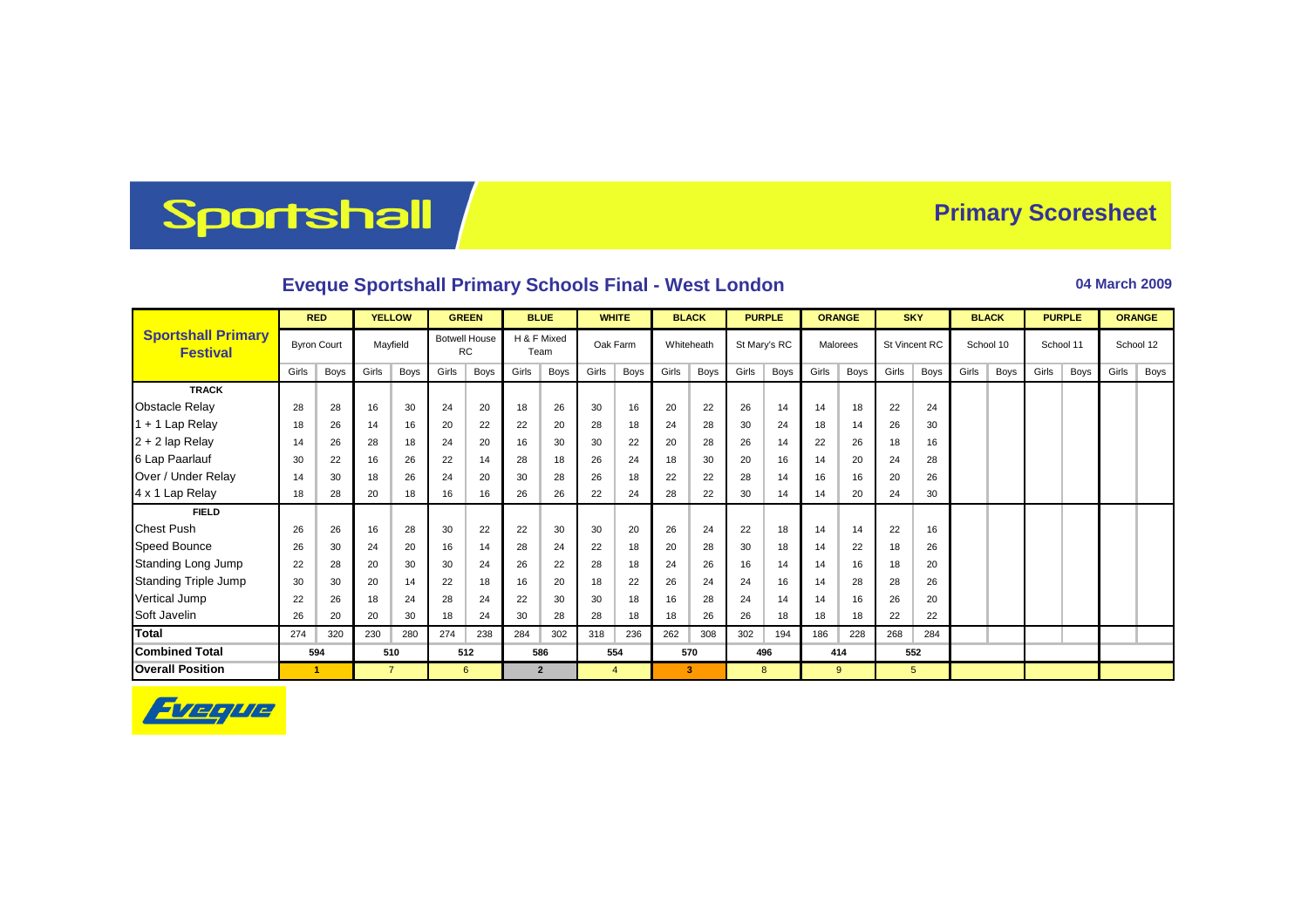|                     | <b>Sportshall</b>                     |                           |                |                          |                                           | <b>Girls Track Events</b> |                  |                |                  |                                   |                               |                             |                   |                                | Sportshall          |                                           |                        |                       |                     | <b>Girls Field Events</b> |                              |                                 |                                |                          |                      |                                |                    |                             |  |  |
|---------------------|---------------------------------------|---------------------------|----------------|--------------------------|-------------------------------------------|---------------------------|------------------|----------------|------------------|-----------------------------------|-------------------------------|-----------------------------|-------------------|--------------------------------|---------------------|-------------------------------------------|------------------------|-----------------------|---------------------|---------------------------|------------------------------|---------------------------------|--------------------------------|--------------------------|----------------------|--------------------------------|--------------------|-----------------------------|--|--|
|                     | <b>Girls</b><br><b>Obstacle Relay</b> |                           |                | 1 + 1 Lap Relay          |                                           | 2 + 2 Lap Relay           |                  | 6 Lap Paarlauf |                  | Over / Under<br>Relay             |                               | 4x1 Lap Relay               |                   | <b>Girls</b>                   |                     |                                           | <b>Chest Push</b>      |                       | <b>Speed Bounce</b> |                           | <b>Standing Long</b><br>Jump |                                 | <b>Standing Triple</b><br>Jump |                          | <b>Vertical Jump</b> |                                | Soft Javelin       |                             |  |  |
| Colour              | Team                                  | e (in secs) o<br>position | tion/Poin      | ne (in secs)<br>position | osition / Points                          | e (in secs)<br>position   | osition / Points | ime (in secs)  | Position / Point | sec s)<br>he (in secs<br>position | osition / Poin                | ime (in secs) o<br>position | Position / Points | Colour                         | Team                |                                           | Best<br>Performances   | Total Position        | Best<br>Performano  | Total / Position          | Best<br>Performances         | Total / Position                | Best<br>Performances           | Total / Position         | Best<br>Performances | Total / Position<br>Points     | Best<br>Performano | Total / Position            |  |  |
| RED                 | Byron<br>Court                        | 91.9                      | $\overline{2}$ | 29.6                     | 7                                         | 60.6                      | 9                | 87.1           | 1                | 88.9                              | 9                             | 57                          | 7                 | RED                            | Byron<br>Court      | $\mathbf{1}$<br>$\overline{2}$            | 5.25<br>6.5            | 19<br>3               | 40<br>47            | 138<br>3                  | 1.72<br>1.78                 | 5.15<br>5                       | 5.72<br>5.2                    | 15.26<br>$\mathbf{1}$    | 29<br>28             | 104<br>5                       | 14<br>13           | 36<br>$\mathbf{3}$          |  |  |
|                     |                                       |                           | 28<br>8        |                          | 18<br>9                                   |                           | 14<br>2          |                | 30<br>8          |                                   | 14<br>$\overline{\mathbf{r}}$ |                             | 18<br>6           |                                |                     | $\overline{\mathbf{3}}$<br>$\mathbf{1}$   | 7.25<br>5.5            | 26<br>17.75           | 51<br>40            | 26<br>136                 | 1.65<br>1.8                  | 22<br>5.13                      | 4.34<br>4.54                   | 30<br>13.41              | 47<br>30             | 22<br>101                      | 9<br>11            | 26<br>34                    |  |  |
| <b>VELLOW</b>       | Mayfield                              | 96.5                      | 16             | 30.1                     | 14                                        | 54.8                      | 28               | 91.4           | 16               | 86.5                              | 18                            | 56.5                        | 20                | <b>YELLOW</b>                  | Mayfield            | $\overline{2}$<br>3                       | 6.75<br>5.5            | 8<br>16               | 47<br>49            | 4<br>24                   | 1.66<br>1.67                 | 6<br>20                         | 4.05<br>4.82                   | 6<br>20                  | 35<br>36             | $\overline{\phantom{a}}$<br>18 | 12<br>11           | 6<br>20                     |  |  |
| <b>GREEN</b>        | Botwell<br>House RC                   | 92.2                      | 4              | 29.1                     | 6<br>20                                   | 56.5                      | 4                | 89.6           | 5                | 83                                | 4                             | 58.1                        | 8                 | GREEN                          | Botwell<br>House RC | 1<br>$\overline{2}$                       | $\overline{7}$<br>6.5  | 19.25<br>$\mathbf{1}$ | 35<br>46            | 122<br>8                  | 1.89<br>1.64                 | 5.25<br>$\mathbf{1}$            | 4.76<br>4.38                   | 13.49<br>5               | 38<br>37             | 113<br>2                       | 10<br>12           | 31<br>$\bf 7$               |  |  |
|                     |                                       |                           | 24             |                          |                                           |                           | 24               |                | 22               |                                   | 24                            |                             | 16                |                                |                     | $\overline{\mathbf{3}}$                   | 5.75                   | 30                    | 41                  | 16                        | 1.72                         | 30                              | 4.35                           | 22                       | 38                   | 28                             | 9                  | 18                          |  |  |
| BLUE                | H & F<br>Mixed<br>Team                | 95.6                      | 7              | 28                       | 5<br>22                                   | 58.7                      | 8                | 87.4           | 2                | 79.8                              | 1                             | 55.6                        | 3                 | BLUE                           | H & F<br>Mixed<br>å | $\mathbf{1}$<br>$\overline{\mathbf{2}}$   | 6.75<br>6.25           | 18.25<br>5            | 42<br>48            | 139<br>$\overline{2}$     | 1.68<br>1.83                 | 5.19<br>3                       | 3.35<br>3.94                   | 12.65<br>8               | 39<br>34             | 104<br>5                       | 13<br>11           | 38<br>$\mathbf{1}$          |  |  |
|                     |                                       |                           | 18             |                          |                                           | 16                        |                  | 28             |                  | 30                                |                               | 26                          |                   |                                | 3                   | 5.25                                      | 22                     | 49                    | 28                  | 1.68                      | 26                           | 5.36                            | 16                             | 31                       | 22                   | 14                             | 30                 |                             |  |  |
| <b>WHITE</b>        | Farm                                  | 32.9                      | 1              | 27.4                     | 2                                         | 54                        | 1                | 87.7           | 3                | 82.5                              | 3                             | 56.1                        | 5                 | <b>WHITE</b>                   | Farm                | $\mathbf{1}$<br>$\overline{\mathbf{2}}$   | 7.75<br>6.25           | 19.25<br>$\mathbf{1}$ | 48<br>41            | 133<br>5                  | 1.78<br>1.65                 | 5.24<br>$\overline{\mathbf{2}}$ | 4.5<br>4.2                     | 12.76<br>$\overline{7}$  | 35<br>40             | 117<br>$\mathbf{1}$            | 15<br>12           | 37<br>$\bf{2}$              |  |  |
|                     | Oak                                   |                           | 30             |                          | 28                                        |                           | 30               |                | 26               |                                   | 26                            |                             | 22                |                                | Oak                 | 3                                         | 5.25                   | 30                    | 44                  | 22                        | 1.81                         | 28                              | 4.06                           | 18                       | 42                   | 30                             | 10                 | 28                          |  |  |
| <b>BLACK</b>        | Whiteheath                            | 94.1                      | 6              | 27.8                     | 4                                         | 56.9                      | 6<br>90.6        |                | 7                | 83.7                              | 5                             | 55.2                        | 2                 | <b>BLACK</b>                   | Whiteheath          | $\mathbf{1}$<br>$\overline{2}$            | 6.75<br>$\overline{7}$ | 19<br>3               | 50<br>48            | 132<br>6                  | 2.01<br>1.44                 | 5.17<br>4                       | 5.16<br>4.85                   | 14.66<br>3               | 27<br>37             | 100<br>8                       | 13<br>8            | 31<br>$\bf 7$               |  |  |
|                     |                                       |                           | 20             |                          | 24                                        |                           | 20               |                | 18               |                                   | 22                            |                             | 28                |                                |                     | 3                                         | 5.25                   | 26                    | 34                  | 20                        | 1.72                         | 24                              | 4.65                           | 26                       | 36                   | 16                             | 10                 | 18                          |  |  |
| <b>PURPLE</b>       | Mary's<br>RC                          | 92.1                      | 3              | 27.1                     | 1<br>30                                   | 3<br>55.6                 |                  | 89.7           | 6                | 2<br>81.5                         |                               | 54.9                        | 1                 | <b>PURPLE</b>                  | Mary's<br>RC<br>ö   | $\overline{1}$<br>$\overline{\mathbf{2}}$ | 6.5<br>6.75            | 18.25<br>5            | 50<br>47            | 145<br>$\mathbf{1}$       | 1.96<br>1.63                 | 4.93<br>8                       | 5.26<br>4.65                   | 14.18<br>4               | 35<br>40             | 105<br>4                       | 15<br>11           | 36<br>3                     |  |  |
|                     | の                                     |                           | 26             |                          |                                           |                           | 26               |                | 20               |                                   | 28                            |                             | 30                |                                |                     | $\overline{\mathbf{3}}$                   | 5                      | 22                    | 48                  | 30                        | 1.34                         | 16                              | 4.27                           | 24                       | 30                   | 24                             | 10                 | 26                          |  |  |
|                     |                                       |                           | 9              |                          | 7                                         |                           | 5                |                | 9                |                                   | 8                             |                             | 9                 |                                |                     | 1                                         | 5                      | 17.5                  | 32                  | 120                       | 1.41                         | 4.06                            | 3.75                           | 11.9                     | 20                   | 82                             | 11                 | 31                          |  |  |
| ORANGE              | Malorees                              | 102.2                     |                | 29.6                     |                                           | 56.6                      |                  | 93.2           |                  | 88.2                              |                               | 63.4                        |                   | ORANGE                         | Malorees            | $\overline{\mathbf{2}}$                   | 6.25                   | 9                     | 40                  | 9                         | 1.24                         | 9                               | 3.96                           | 9                        | 38                   | 9                              | 11                 | $\overline{\mathbf{r}}$     |  |  |
|                     |                                       |                           | 14             |                          | 18                                        |                           | 22               |                | 14               |                                   | 16                            |                             | 14                |                                |                     | $\overline{\mathbf{3}}$                   | 6.25                   | 14                    | 48                  | 14                        | 1.41                         | 14                              | 4.19                           | 14                       | 24                   | 14                             | 9                  | 18                          |  |  |
| SKY                 | Vincent<br>RC                         | 93                        | 5              | 27.6                     | 3                                         | 57.7                      | 7                | 88.7           | 4                | 84.5                              | 6                             | 56                          | 4                 | SKY                            | Vincent<br>RC       | $\overline{1}$<br>$\overline{\mathbf{2}}$ | 5.75<br>6.75           | 18.25<br>5            | 44<br>42            | 131<br>$\overline{7}$     | 1.77<br>1.68                 | 5.11<br>$\overline{7}$          | 4.94<br>5.12                   | 15.19<br>$\mathbf{2}$    | 37<br>34             | 107<br>3                       | 16<br>11           | 35<br>5                     |  |  |
|                     | 5                                     |                           | 22             |                          | 26                                        |                           | 18               |                | 24               |                                   | 20                            |                             | 24                |                                | ö                   | $\overline{\mathbf{3}}$                   | 5.75                   | 22                    | 45                  | 18                        | 1.66                         | 18                              | 5.13                           | 28                       | 36                   | 26                             | 8                  | 22                          |  |  |
|                     |                                       |                           | 0              |                          | 0                                         |                           | 0                |                | 0                |                                   | 0                             |                             | 0                 |                                |                     | $\mathbf{1}$                              |                        | $\mathbf 0$           |                     | $\mathsf 0$               |                              | $\mathbf 0$                     |                                | $\mathbf 0$              |                      | $\mathbf 0$                    |                    | $\mathsf 0$                 |  |  |
| <b>BLACK</b>        | School 10                             |                           | $\bf{0}$       |                          | $\bf{0}$                                  |                           | $\bf{0}$         |                | $\bf{0}$         |                                   | $\mathbf{0}$                  |                             | $\bf{0}$          | <b>BLACK</b>                   | School 10           | $\overline{2}$<br>3                       |                        | 0<br>$\bf{0}$         |                     | $\bf{0}$<br>$\bf{0}$      |                              | 0<br>$\bf{0}$                   |                                | $\mathbf{0}$<br>$\bf{0}$ |                      | $\bf{0}$<br>$\bf{0}$           |                    | $\mathbf 0$<br>$\mathbf{0}$ |  |  |
| щ                   | H                                     |                           |                |                          |                                           |                           |                  |                |                  |                                   |                               |                             |                   |                                | ÷.                  | $\mathbf{1}$                              |                        | $\mathsf 0$           |                     | $\mathbf 0$               |                              | $\pmb{0}$                       |                                | $\pmb{0}$                |                      | $\mathsf 0$                    |                    | $\pmb{0}$                   |  |  |
| PURPLI              | School                                |                           | 0              |                          | $\bf{0}$<br>0<br>$\bf{0}$<br>$\mathbf{0}$ |                           |                  |                | $\bf{0}$         |                                   | 0                             |                             | 0                 | <b>PURPLE</b>                  | School              | $\mathbf 2$                               |                        | $\mathbf 0$           |                     | $\bf{0}$                  |                              | 0                               |                                | $\mathbf 0$              |                      | 0                              |                    | 0                           |  |  |
|                     |                                       |                           | $\bf{0}$       |                          |                                           |                           | $\bf{0}$         |                | $\mathbf{0}$     |                                   | $\mathbf{0}$                  |                             |                   | $\mathbf{3}$                   |                     | $\bf{0}$                                  |                        | $\mathbf{0}$          |                     | $\bf{0}$                  |                              | $\mathbf{0}$                    |                                | $\bf{0}$                 |                      | $\mathbf{0}$                   |                    |                             |  |  |
|                     |                                       |                           | 0              |                          | $\bf{0}$                                  |                           | 0                |                | $\bf{0}$         |                                   | 0                             |                             | 0                 |                                |                     | 1                                         |                        | $\mathbf 0$           |                     | $\mathbf 0$               |                              | $\mathbf 0$                     |                                | $\mathbf 0$              |                      | $\mathbf 0$                    |                    | $\mathbf 0$                 |  |  |
| ORANGE<br>School 12 |                                       |                           | $\bf{0}$       |                          | $\bf{0}$<br>$\bf{0}$                      |                           | $\bf{0}$         |                | $\bf{0}$         |                                   | $\bf{0}$                      | ORANGE                      | School 12         | $\overline{2}$<br>$\mathbf{3}$ |                     | 0<br>$\mathbf{0}$                         |                        | $\bf{0}$<br>$\bf{0}$  |                     | 0<br>$\bf{0}$             |                              | $\mathbf 0$<br>$\mathbf{0}$     |                                | $\bf{0}$<br>$\bf{0}$     |                      | $\mathbf 0$<br>$\mathbf{0}$    |                    |                             |  |  |